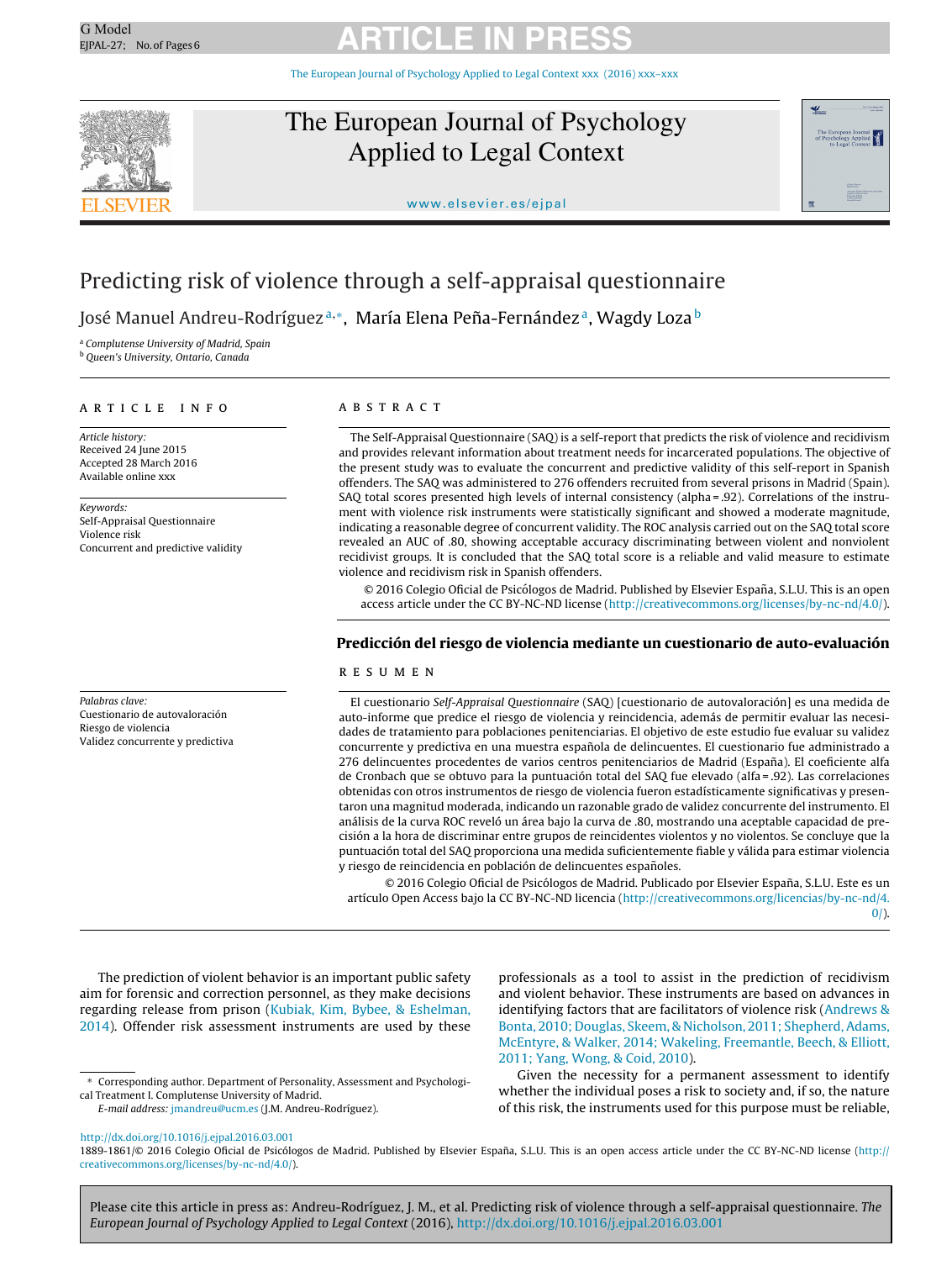2 J.M. Andreu-Rodríguez et al. / The European Journal of Psychology Applied to Legal Context xxx (2016) xxx–xxx

with good predictive utility ([Loza,](#page-5-0) [Dhaliwhal,](#page-5-0) [Kroner,](#page-5-0) [&](#page-5-0) [Loza-](#page-5-0)Fanous, [2000\).](#page-5-0) On the one hand, the use of standardized tools has been instigated and continues to thrive because many studies have demonstrated that clinicians' judgments alone led to many erroneous decisions and unacceptably high false positives [\(Loza,](#page-5-0) [2005\).](#page-5-0) On the other hand, the use of standardized tools improves the predictive accuracy of recidivism, violent behavior, sexual offense, and gender violence [\(Kroner](#page-5-0) [&](#page-5-0) [Yessine,](#page-5-0) [2013;](#page-5-0) [Loza](#page-5-0) [&](#page-5-0) [Green,](#page-5-0) [2003;](#page-5-0) [Loza](#page-5-0) [&](#page-5-0) [Loza-Fanous,](#page-5-0) [2000;](#page-5-0) [Pérez,](#page-5-0) [Martínez,](#page-5-0) [&](#page-5-0) [Redondo,](#page-5-0) [2009\).](#page-5-0)

According to [Kubiak](#page-5-0) et [al.](#page-5-0) [\(2014\),](#page-5-0) violence risk assessment has changed over the past 50 years from relying on clinical judgments of risk (first generation risk assessments) to the latest instruments that integrate different dimensions of risk management, selection of intervention, and assessment of change during the rehabilitation process (fourth generation risk assessments). Whereas the first generation of risk instruments only assessed static factors (e.g., factors unlikely to change, such as past criminal history), the more recently developed third/fourth generation tools incorporate dynamic factors (e.g., factors that can be changed) and are able to assess treatment needs ([Andrade,](#page-5-0) [O'](#page-5-0) [Neill,](#page-5-0) [&](#page-5-0) [Diener,](#page-5-0) [2009;](#page-5-0) [Gómez-](#page-5-0)Hermoso, [2009;](#page-5-0) [Smith,](#page-5-0) [Cullen,](#page-5-0) [&](#page-5-0) [Latessa,](#page-5-0) [2009\).](#page-5-0) [Morash](#page-5-0) [\(2009\)](#page-5-0) summarized the different purposes of violence risk assessment instruments: a) prediction of prison misconduct, b) identifying the treatment needs of offenders, c) providing interventions to address those needs, d) identifying the needs that are most predictive of behavior problems and recidivism, e) identifying those individuals with high level of recidivism, and f) developing plans of intervention that will address these needs.

A recent meta-analysis of the outcomes attributable to various instruments and methods used to predict violence highlights a self-report risk instrument, the Self-Appraisal Questionnaire (SAQ; [Loza,](#page-5-0) [2005\).](#page-5-0) The SAQ measures the predominant, predictive aspects (dynamic and static factors) found in the literature and allows us to assess violence risk and recidivism in forensic and prison populations. The SAQ is a risk/need inventory designed to assist clinicians, forensic, and correctional professionals to predict violence risk but it can also be used as a measurement of pre- and post-treatment, an evaluation of offenders' evolution, a support instrument for assignment and changes in penitentiary grades, and even determining penitentiary permissions [\(Loza,](#page-5-0) [2005;](#page-5-0) [Loza](#page-5-0) [&](#page-5-0) [Loza-Fanous,](#page-5-0) [2001,](#page-5-0) [2003;](#page-5-0) [Prinsloo](#page-5-0) [&](#page-5-0) [Hesselink,](#page-5-0) [2011\).](#page-5-0)

[Loza](#page-5-0) [\(2005\)](#page-5-0) maintains that this inventory has several important advantages over other violence risk measures: a) the SAQ can be completed approximately in only 20 minutes, b) the SAQ can

#### **Table 1**

Sample Sociodemographic Characteristics ( $N = 276$ ).

|                                      | Frequency    | %     |
|--------------------------------------|--------------|-------|
| Marital status                       |              |       |
| Single                               | 153          | 55.1% |
| Married                              | 46           | 16.7% |
| Couple                               | 21           | 7.5%  |
| Widowed                              | $\mathbf{1}$ | 0.4%  |
| Divorced/separated                   | 56           | 20.3% |
| Education                            |              |       |
| No studies                           | 26           | 9.4%  |
| Ninth grade or less                  | 111          | 40.2% |
| 10th to 11th grade                   | 82           | 29.7% |
| High school                          | 28           | 10.2% |
| Vocational training                  | 13           | 4.7%  |
| More than high school                | 16           | 5.8%  |
| Professional status                  |              |       |
| Unemployed                           | 47           | 17.0% |
| Unqualified employee                 | 53           | 19.2% |
| Qualified employee                   | 159          | 57.6% |
| Employee with specific qualification | 10           | 3.6%  |
| Employee with higher education       | 7            | 2.6%  |

be administered in groups, and c) interpreting the results requires minimal professional time, minimal training, and no special certification to obtain credible and reliable results. Despite that the use of self-report questionnaires can be vulnerable to self-presentation biases in forensic settings, different studies have also found evidence that self-report questionnaires can be as reliable and valid as observer rating instruments for violence risk assessment ([Loza](#page-5-0) et [al.,](#page-5-0) [2004;](#page-5-0) [Mills,](#page-5-0) [Loza,](#page-5-0) [&](#page-5-0) [Kroner,](#page-5-0) [2003;](#page-5-0) [Prinsloo,](#page-5-0) [2013\).](#page-5-0)

From these considerations about the SAQ for predicting violence risk, the purpose of this study was to analyze the concurrent and predictive validity of this self-report measure in a sample of Spanish offenders. The psychometric evaluation was performed by determining the concurrent validity with other violence risk measures and examining the validity of the SAQ for predicting violent and nonviolent recidivism.

#### **Method**

#### Ethics Statement

The present study was reviewed and approved by the Committee of the Faculty of Psychology of the Complutense University of Madrid. Written informed consent was obtained from all participants.All participants were informed ofthe purpose ofthe research, the estimated duration of the assessment, and the procedures that were followed for the completion of the research.

#### Participants

Two-hundred and seventy-six male offenders who were incarcerated in different prisons in the Community of Madrid (Spain) participated at the present study. The average age of the participants was 36.4 years ( $SD = 9.7$ , ranging from 19 to 66 years). Of them, 91.3% were Spanish, and 8.7% were of other nationalities. Table 1 displays the demographic characteristics of the offenders. Current sentence length ranged from 8 to 288 months  $(M=7.39)$ years,  $SD = 6.47$ ). Seventy-five percent of the participants presented violent offenses (i.e., an offense against a person such as murder, rape, and assault), and the nonviolent offenders were convicted of nonviolent crimes such as property offenses (i.e., robbery without violence, breaking and entering, and theft). See Table 2 for criminal characteristics of the offenders.

#### Measures

The Psychopathy Checklist–Revised (PCL-R; [Hare,](#page-5-0) [1991,](#page-5-0) [2003\).](#page-5-0) The PCL-R consists of 20 items and two factors assessing psychopathy in clinical and forensic populations. Several studies have

#### **Table 2**

Criminal Characteristics of the Sample  $(N = 276)$ .

| Characteristics                      | Values    |
|--------------------------------------|-----------|
| Current sentence length (months)     | 8-288     |
| M                                    | 88.68     |
| <i>SD</i>                            | 77.64     |
| Age at current incarceration (years) | 31.73     |
| <i>SD</i>                            | 9.84      |
| Minimum and maximum values           | 16-60     |
| Age at first incarceration (years)   | 25.14     |
| SD                                   | 10.10     |
| Minimum and maximum values           | $10 - 60$ |
| Official prior arrests (years)       | 3.87      |
| <i>SD</i>                            | 3.99      |
| Minimum and maximum values           | $1 - 23$  |
| Official prior convictions (years)   | 4.43      |
| <i>SD</i>                            | 4.79      |
| Minimum and maximum values           | $1 - 50$  |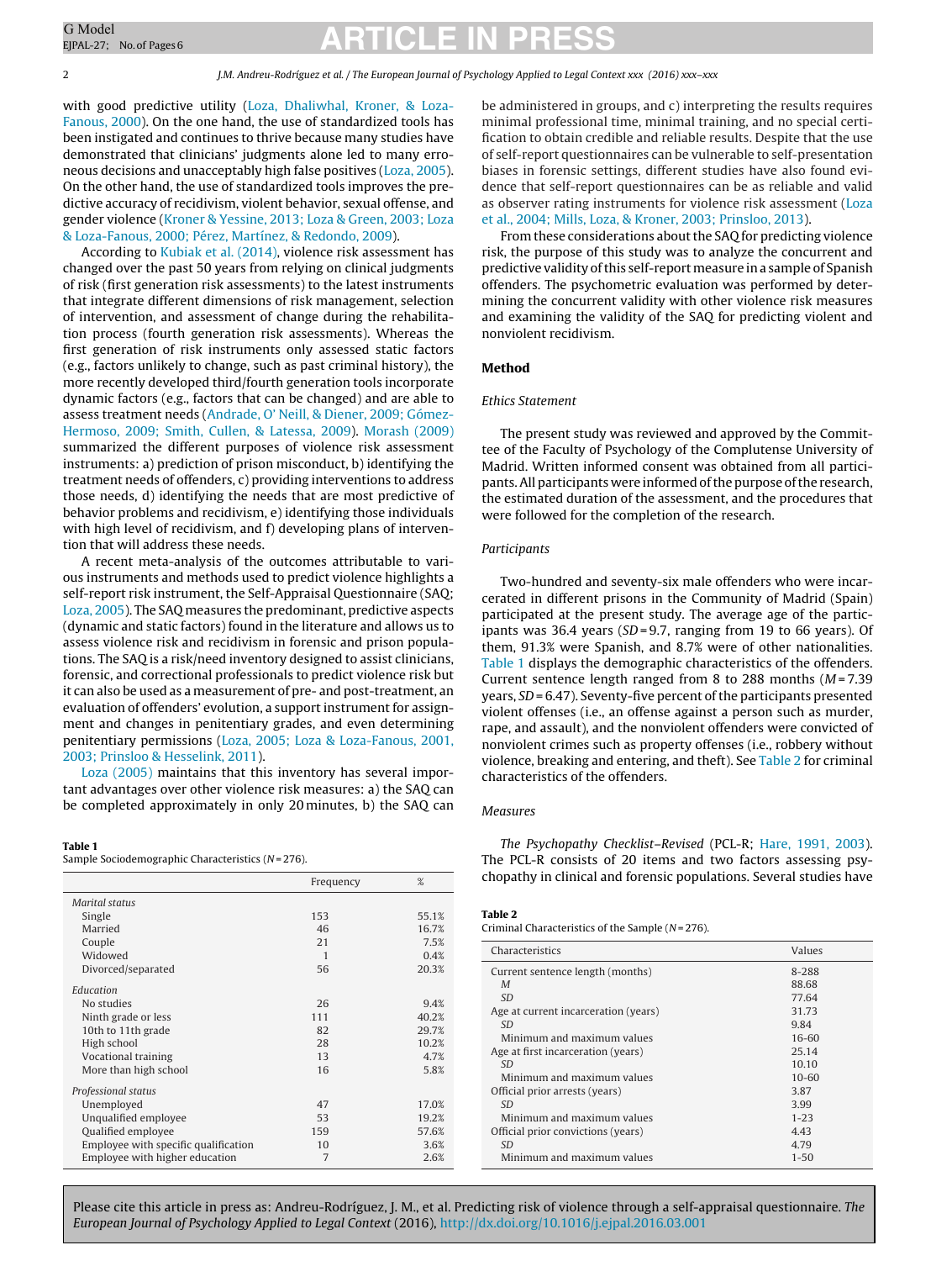J.M. Andreu-Rodríguez et al. / The European Journal of Psychology Applied to Legal Context xxx (2016) xxx–xxx 3

supported the psychometric properties of the PCL-R as well as its use as a predictor of violence ([Mokros,](#page-5-0) [Vohs,](#page-5-0) [&](#page-5-0) [Habermeyer,](#page-5-0) [2014;](#page-5-0) [Olver,](#page-5-0) [Lewis,](#page-5-0) [&](#page-5-0) [Wong,](#page-5-0) [2013;](#page-5-0) [Piquero](#page-5-0) et [al.,](#page-5-0) [2012;](#page-5-0) [Walters,](#page-5-0) [2012\).](#page-5-0) The Spanish standardization of the PCL-R [\(Moltó,](#page-5-0) [Poy,](#page-5-0) [&](#page-5-0) [Torrubia,](#page-5-0) [2010\)](#page-5-0) was used in the present study.

The Violence Risk Appraisal Guide (VRAG; [Harris,](#page-5-0) [Rice,](#page-5-0) [&](#page-5-0) [Quinsey,](#page-5-0) [1993\).](#page-5-0) The VRAG is a measure developed for assessing the risk of violent recidivism in penitentiary and forensic populations. The instrument displays the probability that an offender will commit another violent crime. Higher scores indicate a greater risk of reoffending violently. The instrument consists of a list of 12 items: 1) lived with both biological parents till age 16 (except for death of parent); 2) elementary school maladjustment; 3) history of alcohol problems; 4) marital status (at the time of or prior to index offense); 5) criminal history score for nonviolent offenses prior to the index offense; 6) failure on prior conditional release (includes parole or probation violation or revocation, failure to comply, bail violation, and any new arrest while on conditional release); 7) age at index offense; 8) victim injury for index offense; 9) any female victim for index offense; 10) meets the Diagnostic and Statistical Manual of Mental Disorders (DSM) criteria for any personality disorder; 11) meets DSM criteria for schizophrenia; and 12) Psychopathy Checklist-Revised score. The Spanish version of the VRAG ([Ballesteros,](#page-5-0) Graña, [&](#page-5-0) [Andreu,](#page-5-0) [2006\)](#page-5-0) was used at the present study.

The Self-Appraisal Questionnaire (SAQ; [Loza,](#page-5-0) [2005\).](#page-5-0) The SAQ is a self-report instrument designed to predict violent and nonviolent recidivism and assess treatment needs in correctional and forensic populations. The questionnaire is composed of 72 true-false items that comprise eight subscales: 1) Criminal Tendencies; 2) Antisocial Personality; 3) Conduct Problems; 4) Criminal History; 5) Alcohol and Drug Use; 6) Antisocial Associates; 7) Anger; and 8) Validity. It is important to note the Validity subscale is included in the other SAQ subscales, and the specific items on this subscale allow one to validate the offender's accuracy when responding to the SAQ items. In particular, these items ask about prior arrests or convictions. Complementarily to the SAQ total score, the score for each subscale can be calculated to assess potential treatment targets [\(Loza,](#page-5-0) [2005\).](#page-5-0)

The SAQ measures the predictive variables found in the literature to be related to violent and nonviolent recidivism. The SAQ total score yields an estimation of the offender's level of risk and determines the offender's probability of recidivism, with higher scores indicating a greater level of risk and recidivism. According to [Loza](#page-5-0) [and](#page-5-0) [Loza-Fanous](#page-5-0) [\(2003\),](#page-5-0) the probability of recidivism can be estimated from the total score as low (SAQ total score = 2 to 19), medium (20 to 30), and high (31 to 58). The Spanish translation of the SAQ (available in [Andreu,](#page-5-0) [2010\)](#page-5-0) was used in the present study.

#### Procedure

Participation in the present study was voluntary and the following inclusion criteria were used: a) speaking Spanish; b) having a definitive judicial verdict and sentence; and c) having given written informed consent to participate in the research. All participants were informed that the information provided would be used for research purposes, and that all their data would remain confidential. They were individually interviewed and assessed by forensic psychology students from the Master's Degree in Clinical, Legal and Forensic Psychology (Complutense University of Madrid), who were trained in the administration of the risk assessment protocols used in this study. Offender's criminal history was obtained from penitentiary files.

#### Data Analysis

Internal consistency of the SAQ was examined with Cronbach's alpha. Pearson correlations were used to analyze the concurrent

#### **Table 3**

Internal Consistency of SAQ Total and Subscale.

|                                  | $\alpha$ | M     | SD    |
|----------------------------------|----------|-------|-------|
| Criminal tendencies (27 items)   | .75      | 11.35 | 4.39  |
| Antisocial personality (5 items) | .62      | 2.18  | 1.42  |
| Conduct problems (18 items)      | .83      | 7.05  | 4.13  |
| Criminal history (6 items)       | .66      | 2.52  | 1.68  |
| Alcohol and drug abuse (8 items) | .82      | 4.01  | 2.47  |
| Antisocial associates (3 items)  | .35      | 1.05  | 0.94  |
| Anger (5 items)                  | .69      | 1.93  | 1.58  |
| SAQ total (72 items)             | .92      | 30.10 | 12.51 |

Note. SAQ = Self-Appraisal Questionnaire.

validity of the SAQ with related variables of violence risk. Group differences comparing recidivist groups of offenders were analyzed using Student's t-test, determining the effect size with the partial eta squared coefficient. To examine the SAQ's predictive efficiency for recidivism, the ROC curve was taken into account. All analyses were performed with the SPSS software (v. 22.0).

#### **Results**

#### Internal Consistency

Table 3 shows the internal consistency for the SAQ total score and subscales. The alpha coefficient for the SAQ total score was .92, and alpha coefficients for the subscales ranged from .35 (antisocial associates subscale) to .83 (conduct problems subscale).

#### Concurrent Validity

Concurrent validity was analyzed by correlating SAQ scores with two instruments that show adequate psychometric properties for violence risk assessment. Pearson correlation coefficients between all measures are shown in Table 4. The SAQ total score showed moderate correlations with the PCL-R total score  $(r=.47, p<.01)$ and higher correlations with the VRAG total score ( $r = .65$ ,  $p < .01$ ). Correlations between the SAQ subscales and the PCL-R total score ranged from .20 to .47 and correlations with the VRAG total score ranged from .34 to .65. Analysis of the correlations between the SAQ subscales and factors 1 and 2 from the PCL-R showed that antisocial associates and anger did not show any significant correlations with PCL-R Factor 1. The rest of the SAQ subscales displayed higher correlations with PCL-R Factor 2, ranging from .36 (anger) to .53 (criminal history), in comparison with PCL-R Factor 1, whose correlations ranged from .13 (criminal tendencies and conduct problems) to .22 (antisocial personality). Lastly, the SAQ total score had a higher correlation with PCL-R Factor 2 ( $r = .66$ ) than with Factor 1 ( $r = .13$ ).

Correlation Matrix of SAQ Scales and Violence Risk Measures (PCL-R & VRAG).

|                        | PCL-R<br>Factor 1 | PCL-R<br>Factor 2 | PCL-R total<br>score | <b>VRAG Total</b><br>score |
|------------------------|-------------------|-------------------|----------------------|----------------------------|
| Criminal tendencies    | $.13*$            | $.50**$           | $.37***$             | $.44***$                   |
| Antisocial personality | $.22***$          | $.49**$           | $.43***$             | $.47***$                   |
| Conduct problems       | $.13*$            | $.61***$          | $.45***$             | $.57***$                   |
| Criminal history       | $.19***$          | $.53***$          | $.42***$             | $.57***$                   |
| Alcohol and drug abuse | $.13*$            | $.44***$          | $.20**$              | $.54***$                   |
| Antisocial associates  | .02               | $.41***$          | $.26***$             | $.43***$                   |
| Anger                  | .09               | $.36***$          | $.26***$             | $.34***$                   |
| SAQ total              | $.13*$            | $.66***$          | $.47***$             | $.65***$                   |

Note. SAQ = Self-Appraisal Questionnaire; PCL-R = Psychopathy Checklist–Revised; VRAG =Violence Risk Appraisal Guide; PCL-R Factor 1 = Interpersonal/affective; PCL-R Factor 2 = Lifestyle/Antisocial.  $*$  p < .05,  $*$  p < .01.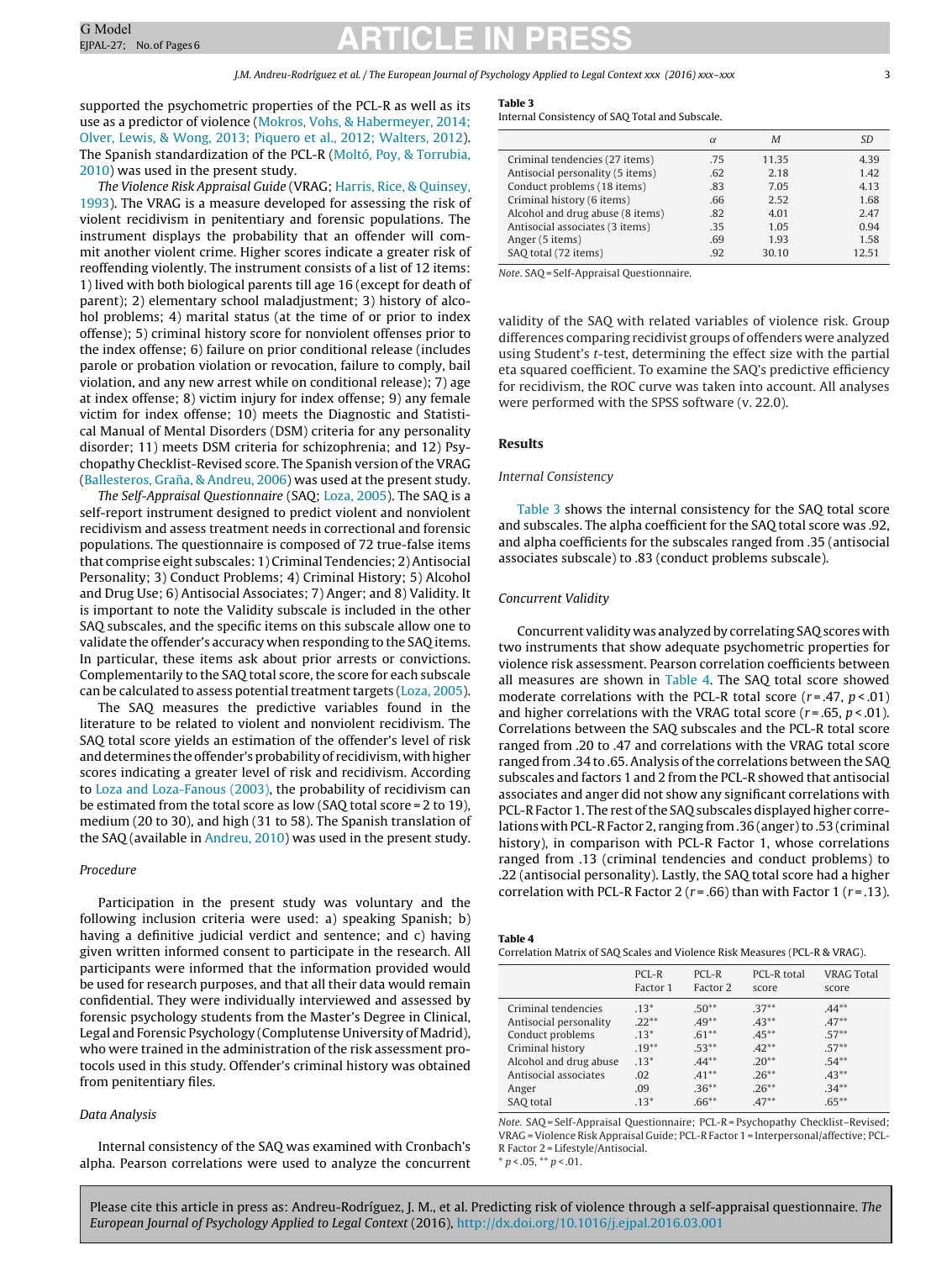## 4 J.M. Andreu-Rodríguez et al. / The European Journal of Psychology Applied to Legal Context xxx (2016) xxx–xxx

### **Table 5**

Comparison of SAQ Scores across Violent and Non-violent Re-offenders.

|                        | Violent<br>re-offenders | N   | M       | <b>SD</b> |            | $\eta_p^2$ |
|------------------------|-------------------------|-----|---------|-----------|------------|------------|
| Criminal tendencies    | N <sub>o</sub>          | 248 | 10.9960 | 4.28300   | $-4.76***$ | .06        |
|                        | Yes                     | 28  | 14.5357 | 4.12295   |            |            |
| Antisocial personality | N <sub>o</sub>          | 248 | 2.8470  | 1.43019   | $-3.91***$ | .04        |
|                        | Yes                     | 28  | 3.0000  | 1.01835   |            |            |
| Conduct problems       | N <sub>0</sub>          | 248 | 6.7661  | 4.16484   | $-4.40***$ | .04        |
|                        | Yes                     | 28  | 9.5357  | 2.84777   |            |            |
| Criminal history       | N <sub>o</sub>          | 248 | 2.3589  | 1.65564   | $-8.66***$ | .08        |
|                        | Yes                     | 28  | 3.9643  | 1.13797   |            |            |
| Alcohol and drug abuse | N <sub>o</sub>          | 248 | 3.7419  | 2.42748   | $-5.18***$ | .11        |
|                        | Yes                     | 28  | 6.4643  | 1.17006   |            |            |
| Antisocial associates  | N <sub>o</sub>          | 248 | 1.0242  | 0.93483   | $-3.46**$  | .01        |
|                        | Yes                     | 28  | 1.2500  | 1.00462   |            |            |
| Anger                  | N <sub>o</sub>          | 248 | 1.8952  | 1.61380   | $-2.76***$ | .01        |
|                        | Yes                     | 28  | 2.2500  | 1.17458   |            |            |
| <b>SAQ Total</b>       | N <sub>o</sub>          | 248 | 26.9718 | 11.42708  | $-6.54***$ | .09        |
|                        | Yes                     | 28  | 38.7500 | 7.70582   |            |            |

Note. SAQ = Self-Appraisal Questionnaire.

\*\*  $p < 0.01$ , \*\*\*  $p < 0.001$ .

#### Predictive Validity

In order to examine the predictive validity of the SAQ, the following criterion was used as a measure of recidivism: a second or subsequent entry in prison by the same person for committing a violent crime in the community, which may have been committed after serving the sentence or while enjoying a temporary leave from prison. A violent crime is defined as a felony involving acts reasonably regarded as likely to harm other people, clearly threatening behaviors, sexual aggressions, and the destruction of objects [\(Andrés-Pueyo](#page-5-0) [&](#page-5-0) [Echeburúa,](#page-5-0) [2010\).](#page-5-0) The sample was divided into two groups: violent recidivists (individuals who committed a new crime qualified as violent during the temporal period ranging from 2007 and 2011) and nonviolent recidivists (primary offenders or individuals who committed a new offense considered nonviolent) during the same temporal interval in which retrospective recidivism of the offenders was estimated.

Table 5 shows the comparison of both groups in the SAQ: the means for the violent recidivist group were higher in all subscales and SAQ total score than the means of the nonviolent recidivist group, and the differences were statistically significant at  $p < .001$ . The highest value for the partial square eta coefficient corresponded to alcohol and drug abuse (.11), criminal history (.09), and SAQ total score (.09).

The next step in the examination of the validity of the SAQ was though investigation of the SAQ's predictive efficiency. Using the receiving operator characteristic (ROC) curve, the diagnostic efficacy of the SAQ was described in terms of sensitivity (probability that the measure correctly classified violent recidivist participants) and specificity (probability that the measure correctly classified the nonviolent recidivist participants). Values for sensitivity and for false-positive rates  $(1 - \text{specificity})$  were plotted, and the area under the curve (AUC) represented the probability that the measure correctly classified participants as positive or negative with respect to recidivism. This area theoretically ranges from 0.5 (inaccuracy in discriminating) to 1.0 (perfect accuracy). The following traditional point system is a rough guide for classifying accuracy: (a) .90-1.0 = excellent, (b) .80-.90 = good, (c) .70-.80 = fair, (d) .60- .70 = poor, and (e) .50-.60 = failure.

The ROC analysis carried out on the SAQ total score revealed an AUC of .80 (95% CI [0.73, 0.87]), showing acceptable accuracy discriminating between violent and nonviolent recidivist. Thus, there would be an 80% probability that the diagnosis of a violent recidivist was correct. Figure 1 presents the ROC curve for SAQ total score and violent recidivism.



**Figure 1.** ROC Curve for SAQ Total Score and Violent Recidivism.

The best cut-off point that discriminated between violent and nonviolent recidivists was 32 (see Table 6), with a sensitivity of 80% and a 1-specificity of 30%. Thus, in eighty percent of the cases, a score of 32 correctly classified 80% percent of the violent offenders and 70% of the nonviolent recidivist group.

[Figure](#page-4-0) 2 presents the ROC curves comparing the predictive efficiency of the SAQ, the PCL-R, and the VRAG for violent recidivism. The AUC of the PCL-R (AUC = .63) was lower than that of the SAQ  $(AUC = .80)$ , whereas the VRAG obtained the highest AUC  $(.87)$ .

#### **Table 6**

SAQ Total Score Cut-off Points for Violent Recidivism.

| Different cut-off points | Sensitivity | 1 - Specificity |
|--------------------------|-------------|-----------------|
| 30                       | .82         | .37             |
| 31                       | .82         | .32             |
|                          | .80         | .30             |
| 32<br>33<br>34           | .79         | .26             |
|                          | .75         | .25             |

Note. SAQ = Self-Appraisal Questionnaire.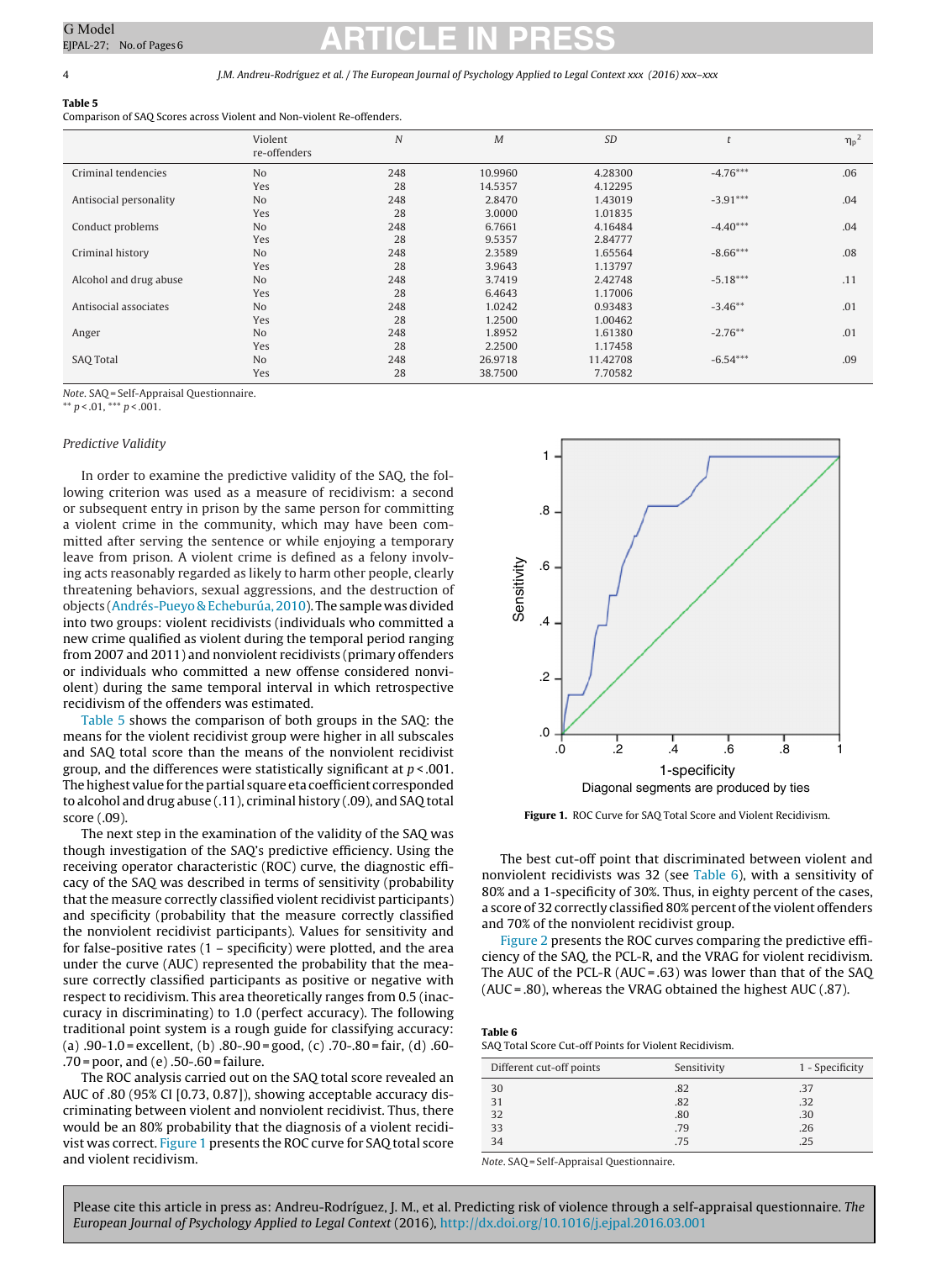J.M. Andreu-Rodríguez et al. / The European Journal of Psychology Applied to Legal Context xxx (2016) xxx–xxx 5

<span id="page-4-0"></span>

**Figure 2.** ROC Curves Comparison for SAQ, PCL-R, VRAG and vVolent Recidivism.

#### **Discussion**

The main aim of this study was to analyze the concurrent and predictive validity of the SAQ in a Spanish sample of offenders. The analysis of the SAQ revealed adequate levels of reliability. In particular, the overall internal consistency of the total score of the SAQ was high (.92). Nevertheless, subscales with fewer than eight items (antisocial personality, criminal history and antisocial associates) showed lower internal consistency than the commonly accepted standards (.70 and above). On the one hand, the low internal consistency of these subscales could be attributable to the small number of items on them. On the other hand, [Kubiak](#page-5-0) et [al.](#page-5-0) [\(2014\),](#page-5-0) [Loza,](#page-5-0) [Neo,](#page-5-0) [Shahinfar,](#page-5-0) [and](#page-5-0) [Loza-Fanous](#page-5-0) [\(2005\),](#page-5-0) and [Mitchell,](#page-5-0) [Caudy,](#page-5-0) [and](#page-5-0) [MacKenzie](#page-5-0) [\(2013\)](#page-5-0) found similar issues and pointed to small sample sizes and low inter-item correlations as possible explanations for low internal consistency. That the findings of the present research replicate these problems may point to the need for further developmental work on the SAQ subscales.

The results of this research regarding the concurrent validity of the SAQ were similar to those found by [Loza](#page-5-0) et [al.](#page-5-0) [\(2000\)](#page-5-0) and other studies conducted with different type of populations [\(Loza](#page-5-0) et [al.,](#page-5-0) [2004;](#page-5-0) [Loza](#page-5-0) et [al.,](#page-5-0) [2005;](#page-5-0) [Summers](#page-5-0) [&](#page-5-0) [Loza,](#page-5-0) [2004\),](#page-5-0) when the SAQ total and subscale scores were correlated and compared with risk assessment instruments such as the VRAG [\(Harris](#page-5-0) et [al.,](#page-5-0) [1993\)](#page-5-0) and the PCL-R ([Hare,](#page-5-0) [1991\).](#page-5-0) Overall, the results obtained in our study highlight that the SAQ is a useful self-report instrument for violence risk prediction.

Following the original studies of [Loza](#page-5-0) et [al.](#page-5-0) [\(2005\),](#page-5-0) recidivism is used as a criterion to assess the predictive validity of the SAQ, and this has proven to be a crucial factor to predict the risk of violence ([Andrews](#page-5-0) [&](#page-5-0) [Bonta,](#page-5-0) [2010;](#page-5-0) [Arbach](#page-5-0) [&](#page-5-0) [Andrés-Pueyo,](#page-5-0) [2007;](#page-5-0) [Loinaz,](#page-5-0) [Irureta,](#page-5-0) [&](#page-5-0) [Domenech,](#page-5-0) [2011\).](#page-5-0) According to the criteria established by [Andrés-Pueyo](#page-5-0) [and](#page-5-0) [Echeburúa](#page-5-0) [\(2010\),](#page-5-0) the rate of violent recidivism was determined by participants who re-entered prison due to the new commission of a violent crime over a 5-year period during the 9 years in which this research was conducted. In the present study, this procedure allowed finding a violent recidivism rate of 10.1%, similar to the violent recidivism rates described by other studies in Spain, which ranged from 10 to 18% [\(Andrés-Pueyo](#page-5-0) [&](#page-5-0) [Echeburúa,](#page-5-0) [2010\).](#page-5-0)

The results of this study indicated that violent recidivists obtain a high score in the total SAQ and in all the subscales when compared to the group of nonviolent recidivists. The high effect size found for the total score of SAQ and its subscales, particularly the criminal history and drug and alcohol abuse, emphasizes this result. Indeed, these factors have been highlighted in numerous studies for their high capacity to increase the risk of criminal violence [\(Andrés-](#page-5-0)Pueyo [&](#page-5-0) [Echeburúa,](#page-5-0) [2010;](#page-5-0) [Andreu,](#page-5-0) Graña, Peña, & [Ballesteros,](#page-5-0) [2013;](#page-5-0) [Andrews](#page-5-0) [&](#page-5-0) [Bonta,](#page-5-0) [2010;](#page-5-0) [Hanson,](#page-5-0) [2009;](#page-5-0) [Soler](#page-5-0) [&](#page-5-0) [García,](#page-5-0) [2007\).](#page-5-0)

With regard to the predictive efficiency of the instrument, it was analyzed by the ROC curve to determine the discriminant ability of the SAQ when distinguishing recidivist offenders from those who were not recidivists. In the case of violent prison recidivism, the AUC obtained was .80; a high AUC value indicates adequate discriminant ability of the instrument. Indeed, after a follow-up period of two years, [Loza](#page-5-0) [and](#page-5-0) [Loza-Fanous](#page-5-0) [\(2000\)](#page-5-0) found that the total SAQ score for general recidivism had an AUC of .80, and of .75 for violent recidivism, a lower value than that found in the current investigation. However, [Loza](#page-5-0) [and](#page-5-0) [Loza-Fanous](#page-5-0) [\(2003\)](#page-5-0) found higher sensitivity indices of predictive validity for the SAQ, reaching 85%, and specificity of 70%, when predicting future violent crimes in follow-up periods up to five years after the offenders' release.

In the present study, the cut-off score of the instrument was selected as reflecting a better balance between sensitivity (true positive rate of repeat offenders) and specificity (true negative rate of offenders). In the case of violent recidivism, the most suitable point for the SAQ was a cut-off score that ranked 32 and 80% of those who show violent recidivism (true positives), but this cut-off yielded 30% of false positives.

Findings of this study suggest that the SAQ results were quite similar to other predictive validation analyses [\(Loza](#page-5-0) et [al.,](#page-5-0) [2000;](#page-5-0) [Loza](#page-5-0) [&](#page-5-0) [Green,](#page-5-0) [2003\).](#page-5-0) According to our results, it can be concluded that the SAQ total score is a reliable and valid measure for predicting violence risk in Spanish offenders. Nevertheless, it is not recommended that the SAQ be considered a replacement for more comprehensive violence risk instruments, but rather that the SAQ fills a gap for delinquents who would otherwise not be assessed and may act as a supplement to offer case management staff new information. It is important to highlight that the Spanish version of the SAQ only provides information for a complementary use in violence risk assessment, and convergence with other instruments validated for the prediction of violence should be sought. Nevertheless, an important limitation of this study is its retrospective design because this type of design does not allow predicting recidivism among violent offenders after their release. Therefore, estimation of predictive validity of the SAQ should be performed using a longitudinal design with prospective offenders' data collection.

To sum up, the SAQ would meet virtually most of the guidelines postulated by [Singh,](#page-5-0) [Yang,](#page-5-0) [Mulvey,](#page-5-0) [and](#page-5-0) [the](#page-5-0) [RAGGE](#page-5-0) [group](#page-5-0) [\(2015\),](#page-5-0) who have recently proposed a list of criteria as a guide for assessing the applicability, practicality, and effectiveness of studies on the predictive validity of violence risk. Thus, the risk assessment provided by this instrument is useful for predicting violence risk and managing such risk in Spanish offenders by incorporating dynamic factors ofinterest as well as technical guidance for developing security measures and specific interventions in offenders. Ultimately, the present study provides psychologists with a quality self-report tool for the prediction and management of violence risk in forensic and prison settings.

#### **Conflict of Interest**

The authors of this article declare no conflict of interest.